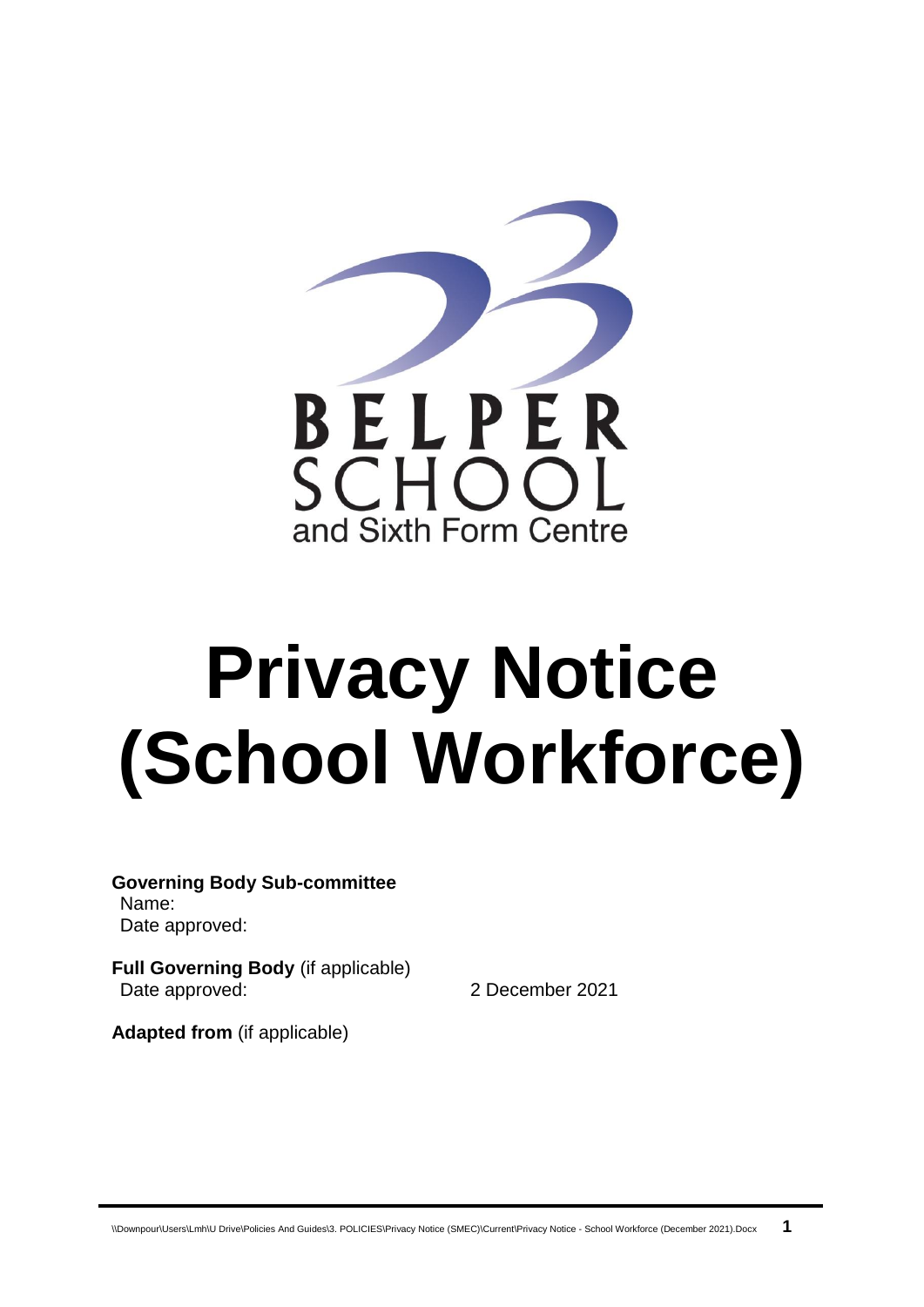## **Data Protection Act 2018 and General Data Protection Regulation Privacy Notice (How we use school workforce information)**

This privacy notice applies to both current and former employees and associates including teaching staff, non-teaching staff and Governors (this may also include agency staff, volunteers, contractors and job applicants).

#### **The categories of school workforce information that we collect, process, hold and share include:**

- personal information (such as name, address, contact details, employee or teacher number, national insurance number, next of kin contact information)
- special categories of data including characteristics information such as gender, age, ethnic group
- contract information (such as start dates, hours worked, post, roles and payroll information)
- work absence information (such as number of absences and reasons)
- qualifications (and, where relevant, subjects taught)
- copies of original ID (such as Passport, Letter with NI Number, Birth Certificate)
- relevant medical information
- pecuniary interests records
- personnel records
- performance appraisal records

#### **Why we collect and use this information**

We use school workforce data to:

- enable the development of a comprehensive picture of the workforce and how it is deployed
- inform the development of recruitment and retention policies
- enable individuals to be paid

### **The lawful basis on which we process this information**

We hold the legal right to collect and use personal data relating to staff. We collect and use personal data in order to meet legal requirements and legitimate interests set out in the General Data Protection Regulation (GDPR) and UK law, including those in relation to the following:

- Article 6 and Article 9 of the GDPR
- Education Act 1996 this information can be found in the guide documents on the following website:

<https://www.gov.uk/education/data-collection-and-censuses-for-schools>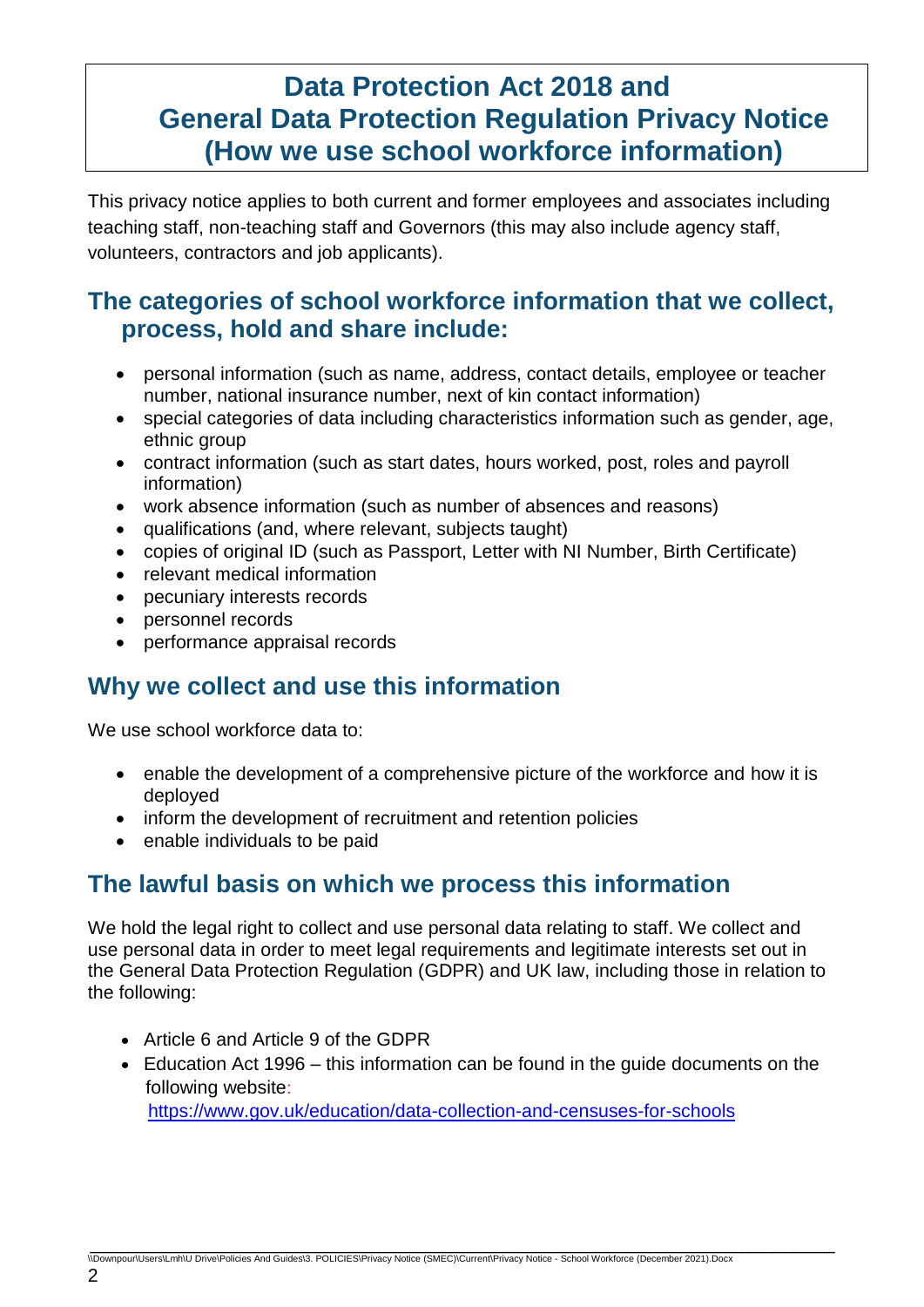## **Collecting this information**

Whilst the majority of information you provide to us is mandatory, some of it is provided to us on a voluntary basis. In order to comply with data protection legislation, we will inform you whether you are required to provide certain school workforce information to us or if you have a choice in this.

#### **Storing this information**

We hold school workforce data for as long as the timescales detailed in the Derbyshire County Council's 'Summary guidelines on records retention periods for Schools' document. The latest copy is available in the Policies and Procedures section of the Belper Information Gateway (BIG) or by contacting the HR Administrator.

#### **Who we share this information with**

We routinely share this information with:

- our Local Authority (LA)
- the Department for Education (DfE)
- our employee assistance health provider for pre-employment and in-work health assessments (Health Assured)

#### **Why we share school workforce information**

We do not share information about workforce members with anyone without consent unless the law and our policies allow us to do so.

#### **Derbyshire Local Authority**

We are required to share information about our workforce members with Derbyshire LA under section 5 of the Education (Supply of Information about the School Workforce) (England) Regulations 2007 and amendments.

#### **Department for Education**

We share personal data with the DfE on a statutory basis. This data sharing underpins workforce policy monitoring, evaluation, and links to school funding / expenditure and the assessment of educational attainment.

#### **Data collection requirements**

The DfE collects and processes personal data relating to those employed by schools and local authorities that work in state funded schools. All state funded schools are required to make a census submission because it is a statutory return under sections 113 and 114 of the Education Act 2005

To find out more about the data collection requirements placed on us by the Department for Education including the data that we share with them, go to [https://www.gov.uk/education/data-collection-and-censuses-for-schools.](https://www.gov.uk/education/data-collection-and-censuses-for-schools)

The DfE may share information about school employees with third parties who promote the education or well-being of children or the effective deployment of school staff in England by:

• conducting research or analysis